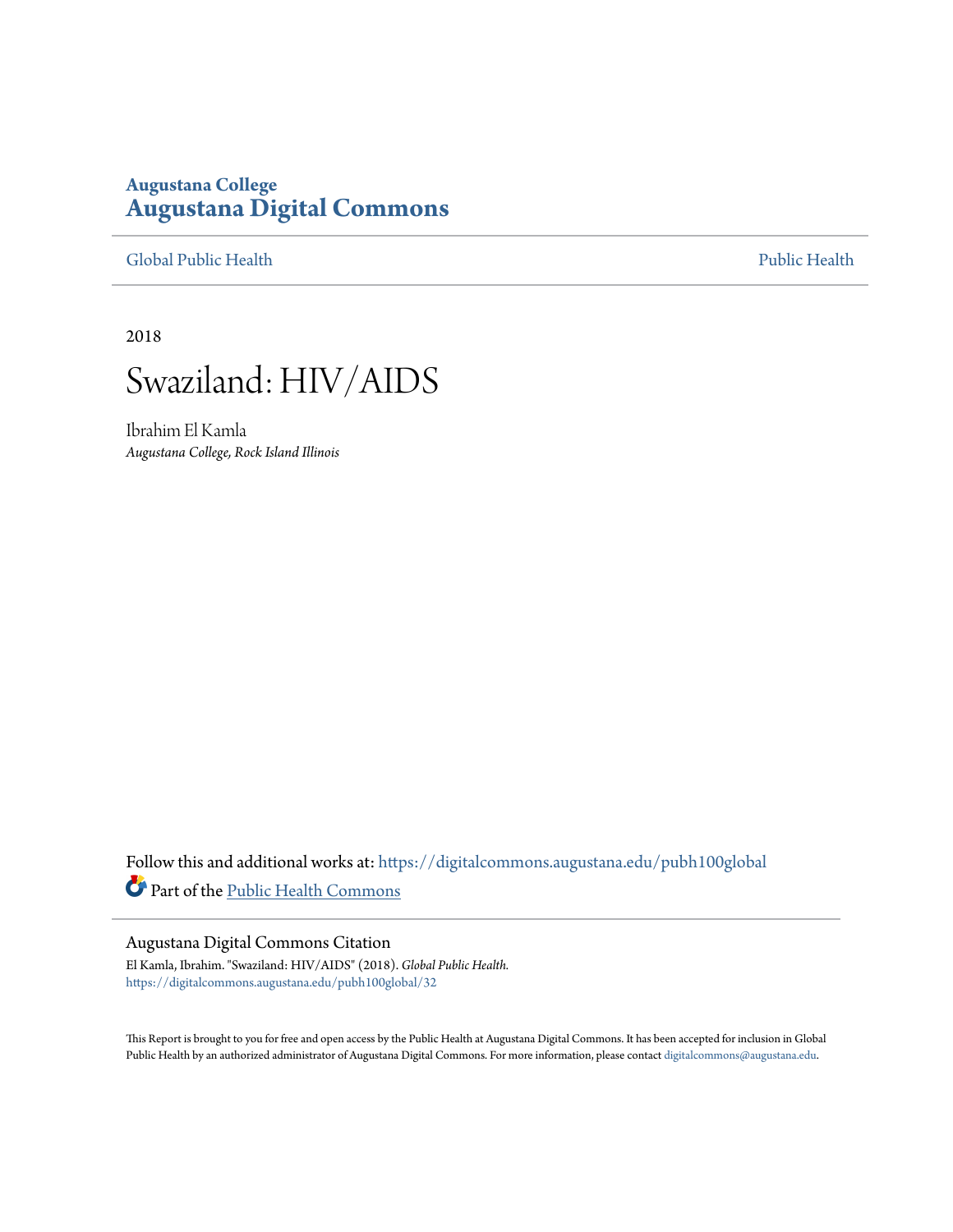Ibrahim El Kamla PUBH-100 Rebecca Heick

Public health brief project

#### **1.The country:**

Swaziland is a small country located in the south of Africa. Exactly between Mozambique and South Africa. Swaziland population is about 1.377 million people. Most of Swaziland's population is Swazi. We can also find a mix of Zulus and white Africans. According to the CIA, 40% are Zionist, 20% are Roman Catholic, 10% are Muslim, and 30% are Anglican, Baha'i, Methodist, Mormon and Jewish.



Corrupt King In Swaziland - Lessons - Tes Teach. (n.d.). Retrieved February 08, 2018, from <https://www.tes.com/lessons/tmVLEYd53DERXw/corrupt-king-in-swaziland>

Swaziland also faces some other problems. According to United Nations Development Programme (UNDP), 69% of population lives under the poverty. Swaziland has the highest HIV/AIDS adult with a percentage of 25.9% in the world. They have limited supplies of potable water. Also one of the major problems in Swaziland is their king because people continue to die because of the poverty and hunger.

### **2. HIV/AIDS definition:**

It stands for human immunodeficiency virus. It enters the blood system and leads to the development of disease AIDS. HIV reduces the number of immune system cells that help the body fight diseases which lead to a vulnerable body. That means a fragile body that cannot fight back diseases.

### **3. HIV/AIDS in Swaziland:**

Swaziland has the highest HIV prevalence in the world. In Swaziland, about 220,000 people are living with HIV. The main factors of HIV transmission in Swaziland is the heterosexual sex. From the 220,000 affected people, there are 120,000 women. Which means